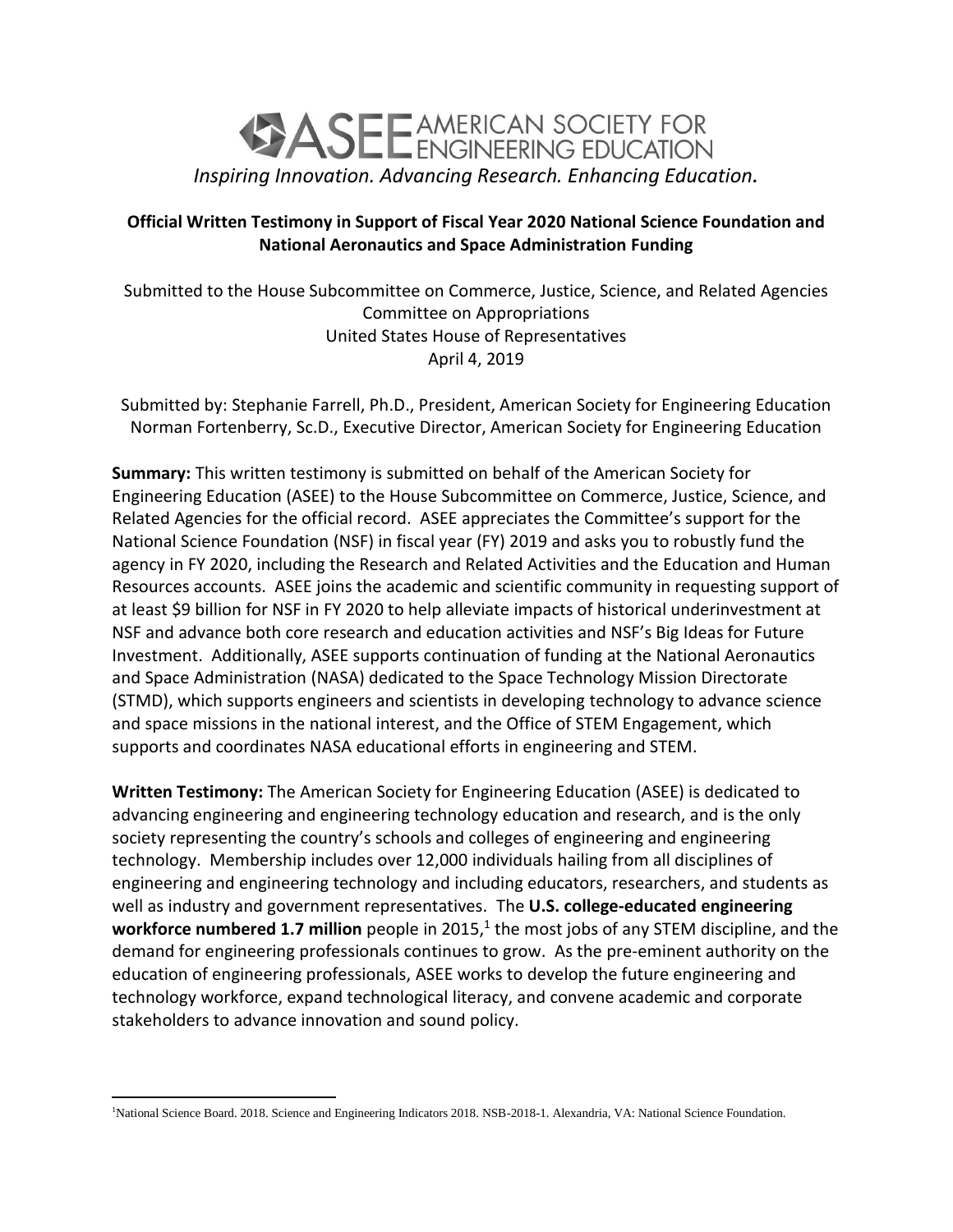## *National Science Foundation*

Engineering shapes our Nation and powers our innovation ecosystem. **National Science Foundation (NSF) basic research,** conducted in engineering schools and colleges around the country, **catalyzes new industries and revolutionary advances**. A workforce of well-trained engineers in industry and government takes those discoveries and develops innovative new technologies to improve our future. This system is **essential to growth and innovation across our economy**, and is helping to solve challenges in health, energy, and national security. **NSF is an essential partner, funding basic engineering and engineering education research at universities and supporting students to enable access to engineering education.** 

ASEE would like to commend you for your commitment to funding NSF and for providing critical increases in fiscal years (FY) 2018 and 2019. Prior to these funding boosts, NSF received flat funding for several years, challenging the agency's ability to spur innovative discoveries and research, particularly as the buying power decreased. Due to budget limitations, NSF rejected about \$3.92 billion in cutting edge research proposals rated "very good or higher" according to the agency's merit criteria in FY 2017. Tremendous amounts of additional research and development could be undertaken, leading to novel and transformative discoveries, if more funding were available. Increasing NSF funding would help the U.S. stay the global innovation leader, as other countries have been accelerating research funding. The National Science Board predicted that in 2018 China surpassed U.S. investments in research and development. ASEE is also concerned that the shutdown significantly set back NSF research and education efforts. Increased support is needed for the agency to catch up on crucial initiatives put on hold.

**ASEE joins the research and higher education community in requesting that the Committee fund NSF at \$9 billion in FY 2020** to continue the momentum from increased funding in FY 2019 to **drive advances in research and education** and **ensure the U.S. retains global competitiveness and scientific leadership**.

Investments in engineering education and research from NSF are essential for having a workforce trained and ready to contribute to industry, government, and academia. NSF is a major supporter of engineering research and workforce initiatives funding 36 percent of engineering and 85 percent of computer science academic fundamental research. NSF-funded advancements touch every corner of our lives and economy, from wireless systems to advanced manufacturing, and from new tools to combat brain diseases to technologies to ensure our cybersecurity. NSF supports engineering education at all levels, ensuring the next generation of the U.S. engineering workforce is appropriately prepared to contribute and innovate and that domestic students are attracted to careers in engineering and engineering technology.

ASEE strongly supports NSF's **Big Ideas for Future Investment** that dramatically propel engineering research and education forward while revolutionizing the human-technology frontier, medicine, quantum communications, and other areas. We urge continued investment in INCLUDES<sup>2</sup> to move the needle nationally on broadening participation. NSF needs additional

 $\overline{a}$ 

<sup>&</sup>lt;sup>2</sup> Inclusion across the Nation of Communities of Learners of Underrepresented Discoverers in Engineering and Science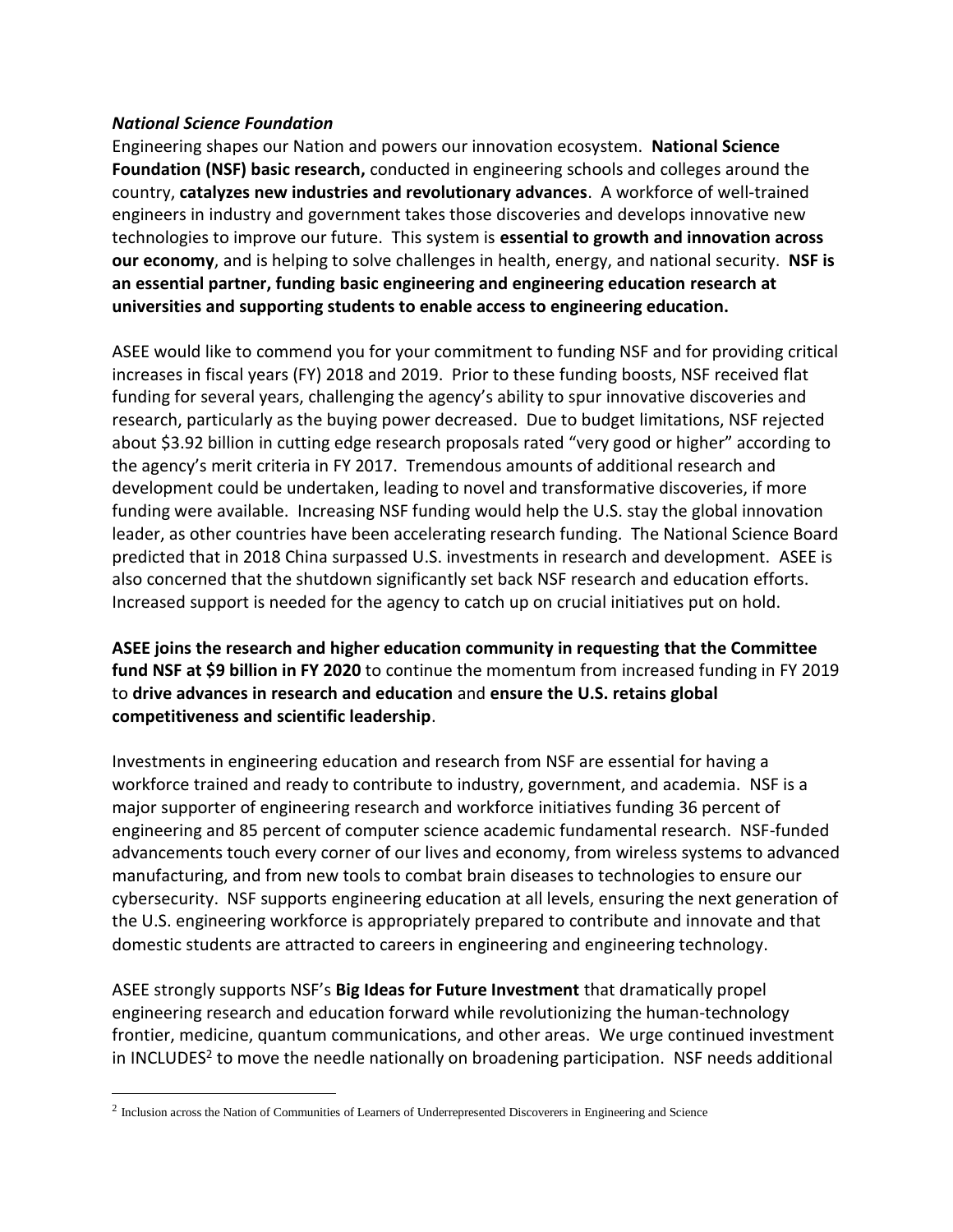investment to adequately pursue these exciting, new interdisciplinary and transformative ideas while investing in core research activities that power our research ecosystem. These core programs have stagnated for several years, threating research innovation.

NSF-funded research catalyzes fundamental advances that are utilized for national security applications while engineers trained with NSF funding become key components of the national security workforce and industrial base. Our national security ecosystem depends on healthy NSF research and workforce support. NSF is also tackling major national security challenges through the *Navigating the New Arctic* and other Big Ideas.

The NSF **Directorate for Engineering** (ENG) provides critical support for engineering education and research across the breadth of the discipline. These investments have dual outcomes of training future engineers that will discover tomorrow's innovations, all while furthering today's cutting-edge research. Engineering investments at NSF provide critical advancements in areas such as resilient infrastructure, advanced materials and manufacturing, and bioengineering, in addition to equipping students with the skills they need to be the next generation of technological leaders. Divisions such as Engineering Education and Centers (EEC) support university research and Engineering Research Centers. ENG grantees have robust partnerships with industry and provide experiential opportunities fundamental to engineering education.

The NSF **Directorate for Computer and Information Science and Engineering** also plays a key role supporting engineering education and research, particularly within the Division of Information & Intelligent Systems, which supports efforts at the frontiers of information technology, data science, artificial intelligence, among other areas. These investments are critical as we move into a world even more reliant on human-technology interactions.

ASEE strongly supports NSF **Education and Human Resources** (EHR) funding to foster inclusive and effective learning and learning environments, though growth to this crucial NSF directorate has been neglected for several years. The STEM workforce, particularly engineers, technologists, and computer scientists, drives our innovation and economic development. We need to fully develop all of our nation's human talent in order to tackle pressing problems. Access to STEM experiences and skills are a critical aspect of developing well-rounded citizens, technological literacy, and the future STEM workforce. ASEE supports EHR programs including *Improving Undergraduate STEM Education* (IUSE), which is critical for preparing professional engineers and enhancing engineering educational experiences to broaden participation and retention in engineering and engineering technology programs, and *Innovations in Graduate Education* (IGE) to revolutionize graduate studies to best prepare students for STEM careers.

NSF plays a key role ensuring the development of new tools for teaching engineering design and analysis skills, which are under-taught in today's K-12 classrooms. As noted in the 2009 National Academies report *Engineering in K-12 Education*, engineering education has received little attention yet has the potential to improve student learning and achievement in other areas of STEM, increase awareness of engineering careers, and increase technological literacy. Engineering's focus on design and analysis enhances problem solving, teaches students new